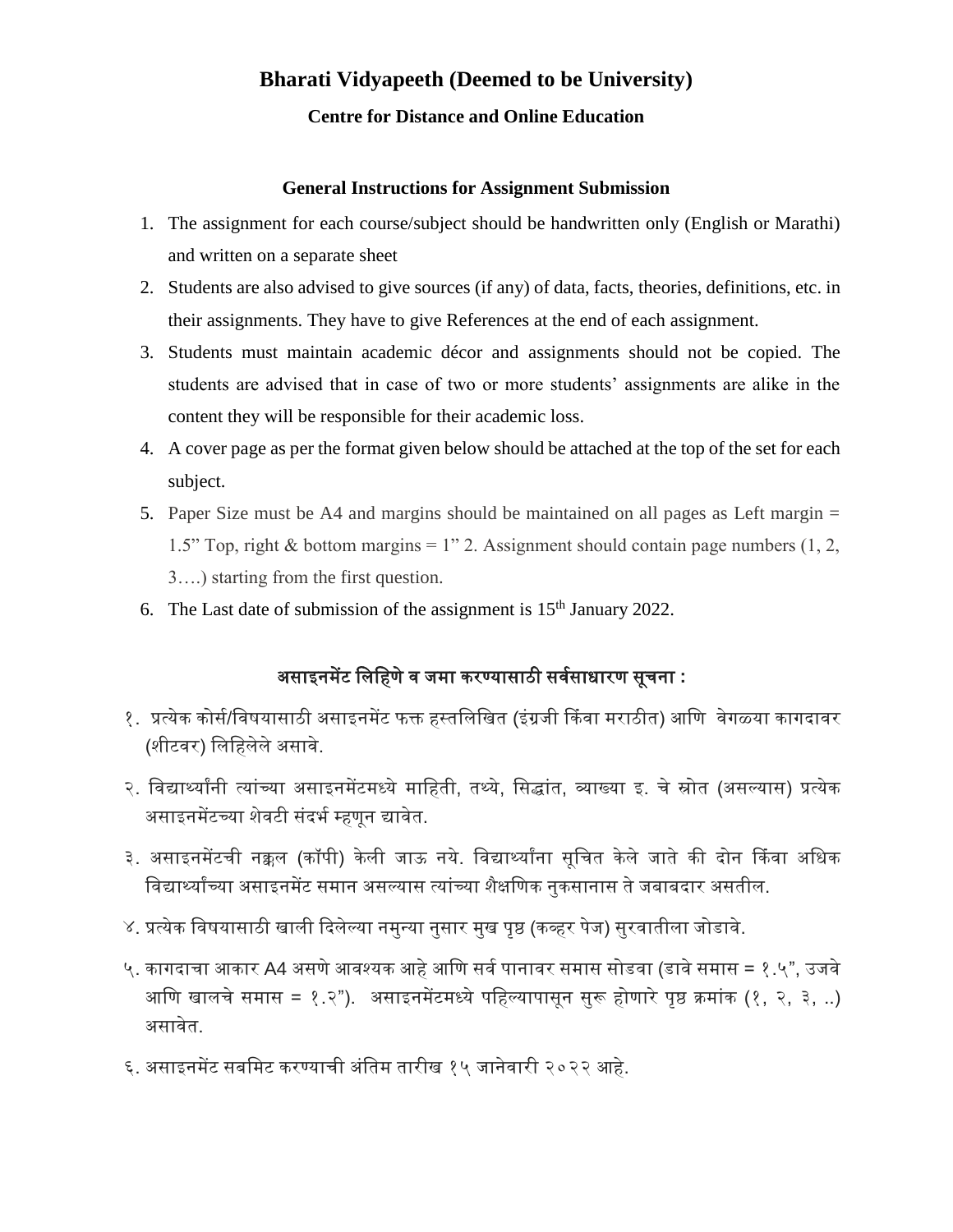## **Bharati Vidyapeeth (Deemed to be University)**

#### **Centre for Distance and Online Education**

#### **MSW Program**

#### **Cover page of Assignment**

| Name of Student          |                                                                                                                                                                                                                                   |
|--------------------------|-----------------------------------------------------------------------------------------------------------------------------------------------------------------------------------------------------------------------------------|
| Mobile No. of Student    |                                                                                                                                                                                                                                   |
| Program Code             | <u> : _________________________________</u>                                                                                                                                                                                       |
| Program Name             | <u>: __________________________________</u>                                                                                                                                                                                       |
| Assignment No.           | $\frac{1}{2}$ . The contract of the contract of the contract of the contract of the contract of the contract of the contract of the contract of the contract of the contract of the contract of the contract of the contract of t |
| <b>Course Code</b>       |                                                                                                                                                                                                                                   |
| <b>Course Title</b>      |                                                                                                                                                                                                                                   |
| <b>Centre Name</b>       |                                                                                                                                                                                                                                   |
| <b>Course Instructor</b> |                                                                                                                                                                                                                                   |
| Date of Allotment        |                                                                                                                                                                                                                                   |
| Date of submission       |                                                                                                                                                                                                                                   |

Declaration: I declare that this assignment is my individual work. I have not copied from any other student's work or from any other source except where due acknowledgment is made explicitly in the text, nor has any part been written for me by another person.

Student's Signature: \_\_\_\_\_\_\_\_\_\_\_\_\_

Evaluator's comments: \_\_\_\_\_\_\_\_\_\_\_\_\_\_\_\_\_\_\_\_\_\_\_\_\_\_\_\_\_\_\_\_\_\_\_\_\_\_\_\_\_\_\_\_\_\_\_\_\_\_\_\_\_\_\_\_\_\_\_

Marks obtained: \_\_\_\_\_\_\_\_\_\_\_\_ out of \_\_\_\_\_\_\_\_\_